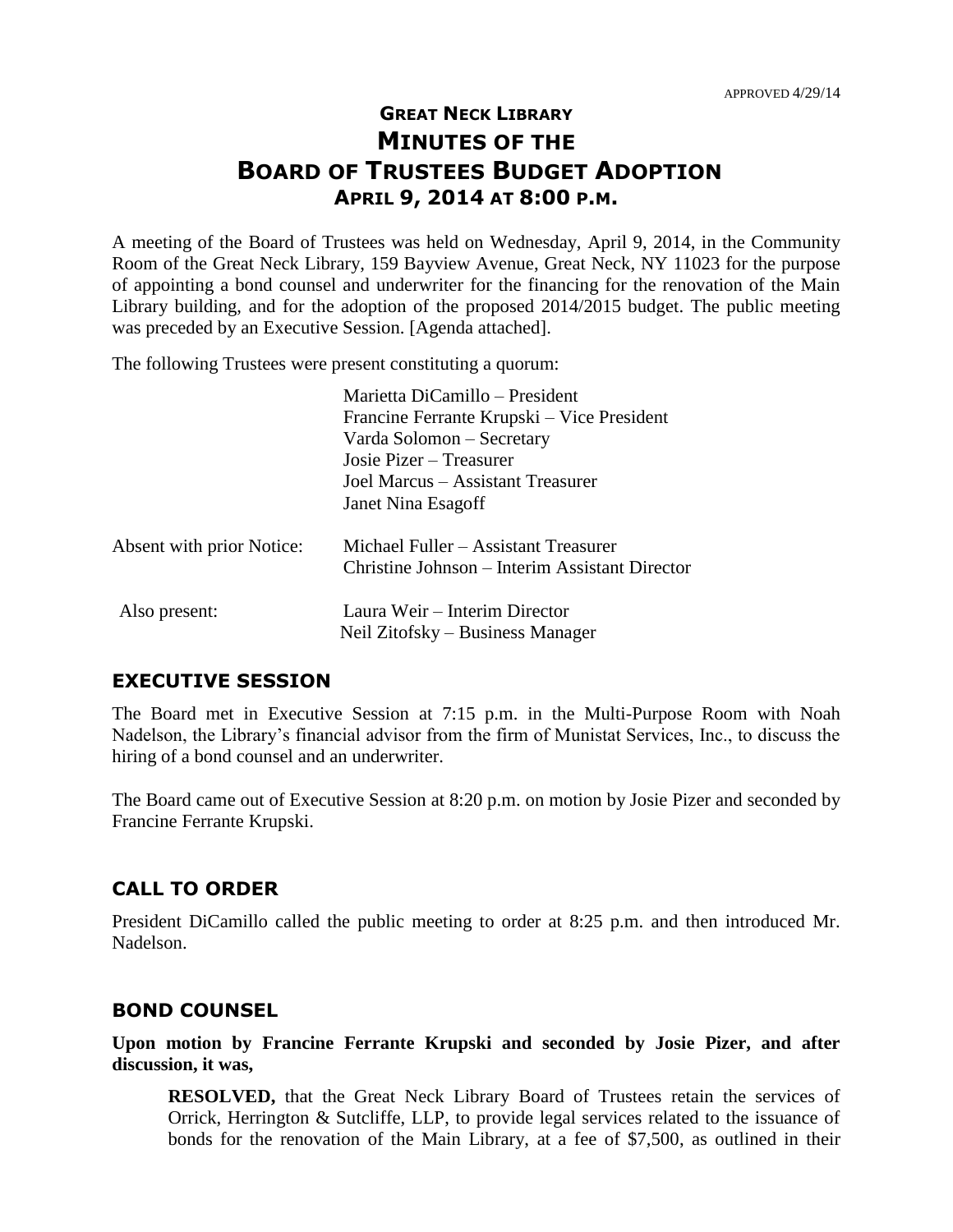proposal dated March 4, 2014, to be charged to the Main Building and Special Services Fund. Agreement will be dependent on a firm commitment that the Great Neck Library fee will not exceed \$7,500 and it is a flat fee.

Mr. Nadelson explained that bonds are issued through a conduit and loaned to the Library. The conduit and the bank have their own legal counsel and, therefore, the Library should have its own bond counsel who specializes in these kinds of transactions to represents its interests.

President DiCamillo added that of the three proposals received, Orrick, Herrington & Sutcliffe, LLP, is the best fit for the Library and the lowest cost.

**VOTE:** Yes – 6 (DiCamillo, Ferrante Krupski, Marcus, Nina Esagoff, Pizer, Solomon) *MOTION CARRIED UNANIMOUSLY*

## **UNDERWRITER**

**Upon motion by Varda Solomon and seconded by Francine Ferrante Krupski, and after discussion, it was,**

**RESOLVED,** that the Great Neck Library Board of Trustees retain the services of Roosevelt & Cross, Inc., as the sole Senior Manager for the financing of the Library's bond for the renovation of the Main Library building at a discounted rate of \$6.37 per bond which consists of an average takedown of \$3.60 per bond and \$2.77 per bond for all other expenses, at a fee not to exceed \$67,000, based on the \$10.4 million financing for the renovation, as outlined in their proposal dated March 12, 2014; such fees to be charged against the Main Building and Special Services Fund.

Mr. Nadelson stated that RFPs were sent to seven underwriting firms and four banks. The seven underwriting firms responded. These firms are very experienced in these types of transactions and their proposal represents a bona fide offer to underwrite the bonds. The underwriter will loan the money to the Library, and the interest rate they estimate will be dependent on the market conditions that exist on that particular date.

**VOTE:** Yes – 6 (DiCamillo, Ferrante Krupski, Marcus, Nina Esagoff, Pizer, Solomon) *MOTION CARRIED UNANIMOUSLY*

Trustee Solomon thanked Mr. Nadelson for taking complex material and making it understandable so that the Board can make an informed decision.

Mr. Nadelson then left at 8:30 p.m.

# **BUDGET ADOPTION**

### **Upon motion by Josie Pizer and seconded by Joel Marcus, and after discussion, it was,**

**RESOLVED,** that the Great Neck Library Board of Trustees adopt the proposed budget as presented, for the fiscal year July 2014 to June 2015 for a total budget of \$9,603,500 of which \$9,375,000 is to be raised by taxation. Of this \$9,375,000, \$8,500,000 is for the